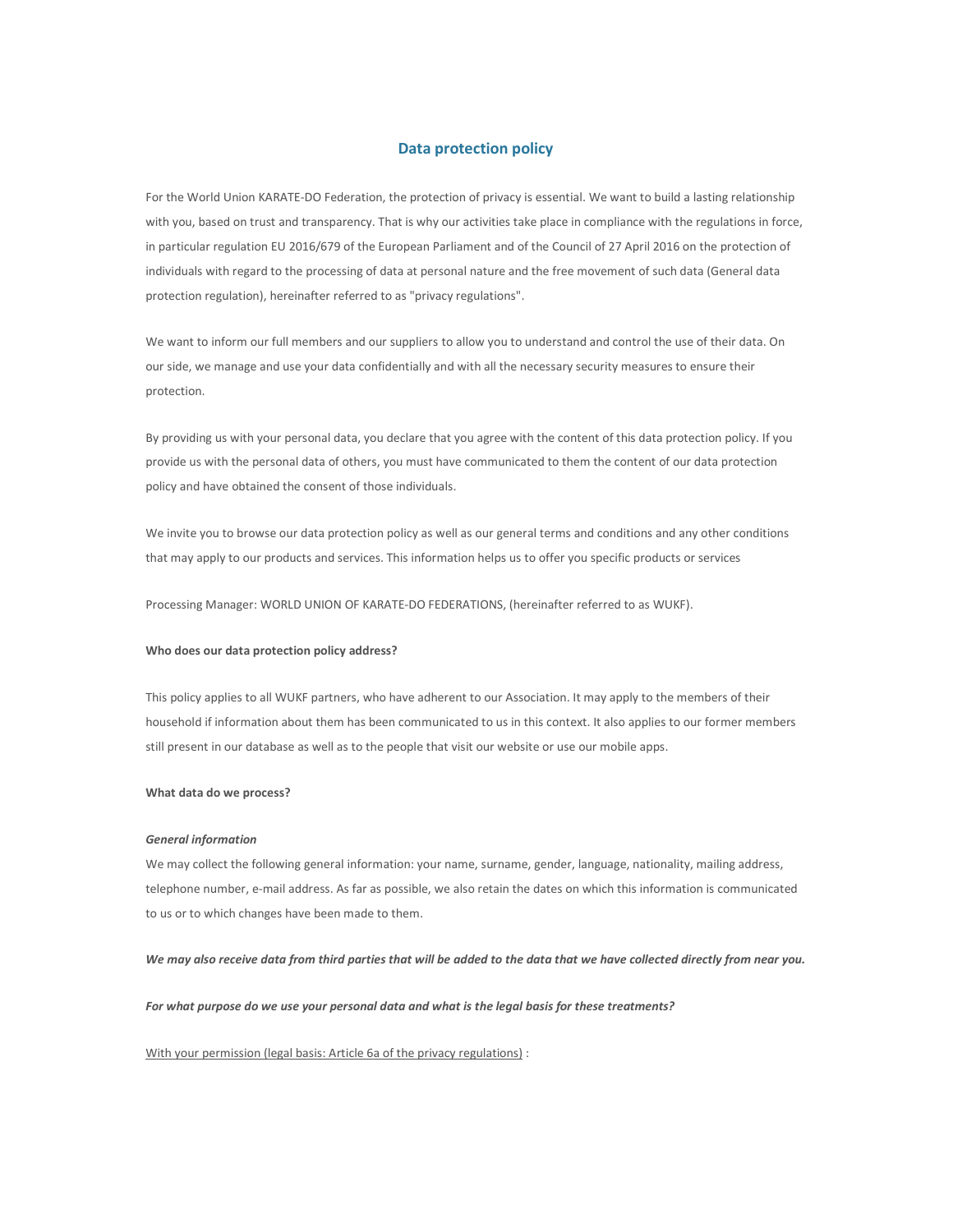- When you ask us questions via our website or by telephone contact , in order to process your request. In this context and by informing you beforehand, we can record some of your telephone conversations , in order to improve our services and to train our employees best.
- When you register for events that we organize or under our responsibility.

When we have a legitimate interest, in the framework of the responsibility of organizer of national and international events. In this case, we always strive to maintain a balance between this legitimate interest and respect for your privacy (legal basis: article 6F of the privacy regulations):

- As part of your participation in any of our joint petitions
- In order to track your performance
- To gather statistical data and (do) establish analyses for management or reporting
- In order to combat possible fraud, offences and possible infringements and to ensure the management of

disputes and possible legal procedures

## In order to comply with the legal obligations to which we are subject (legal basis: article 6c of the privacy regulations):

In some cases, we are obliged to process certain personal data about you or to share it with public authorities. We are also subject to tax and accounting obligations requiring the retention of certain data.

## **Can your data be transmitted to third parties?**

Your data may only be disclosed to third parties in the following cases:

- To our prospective members and federations for the same purposes as those mentioned in this data protection policy.
- To third-party companies, under partnership agreements with WUKF. For example, to commercial agencies, to our IT providers, to transport companies... In this case, these companies can only use your data within the strict limits of the instructions we give them, in compliance with this data protection policy. They are subject to important confidentiality and security obligations with respect to your data. Under no circumstances do they become owners of your data.

This would also be the case in the context of legal proceedings, to meet the request of the authorities or to comply with other legal obligations.

- To commercial partners of the WUKF, to brokers in addresses or advertising authorities and/or their customers, so that they can send you promotional offers, possibly on the basis of your marketing profile.
- *Data transfer outside the European Union*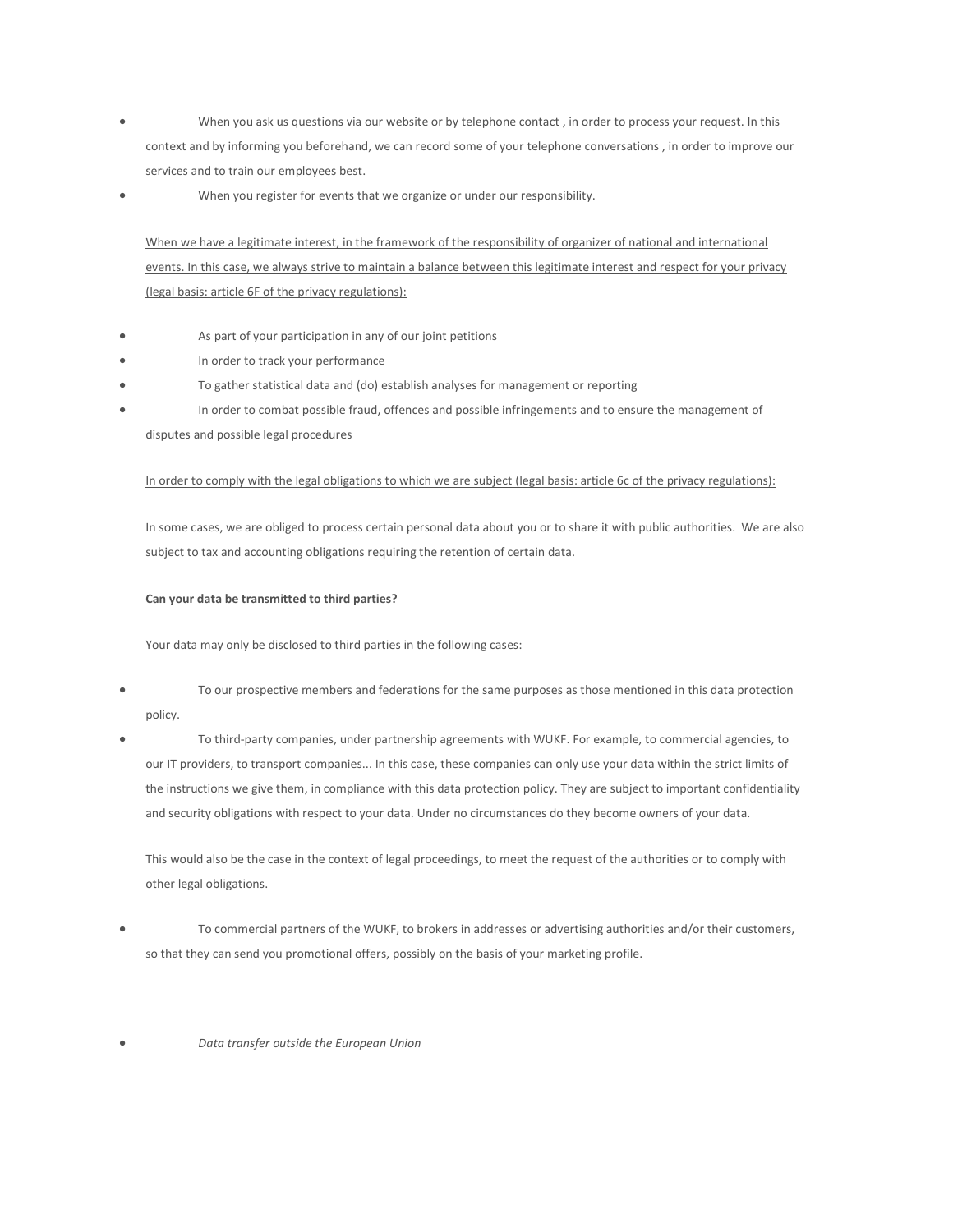By communicating your personal data to WUKF, you agree that they may be transferred to countries outside the European economic area. In this case, all the processing of your data will be protected in accordance with the obligations of the privacy regulations and this data protection policy.

#### **How long does WUKF keep your data?**

The WUKF keeps your personal data the time it takes for the treatments for which they were collected. These retention periods may vary depending on your data and the purpose of use. In any case, we keep your data up to five years after your last contact with the WUKF.

#### **How do we protect your data?**

The WUKF makes every effort to ensure your data the utmost confidentiality and security. In this context, we take all necessary technical and organisational measures.

So our network, infrastructure and information systems are protected. The staff with access to your data is limited to what is necessary and carefully selected. It is sensitized to the fact that he is dealing with personal and confidential data.

In the event of data leakage, which may result in a risk of invasion of your privacy, you are personally notified, as is the supervisory authority (the data protection authority), in accordance with our legal obligations. In this case, we will make every effort to stop this state of affairs as quickly as possible and to limit all the consequences.

#### **What are your rights? How can you exercise them?**

## **Your right of access:**

In accordance with the privacy regulations, you have the right to ask us for the following information about you: 1) If you are included in our file 2) what we do with your data 3) the categories of data we are dealing with about you 4) recipients or categories of recipients to whom we may transfer your personal data 5) the retention period of your data 6) confirming the existence of your rights (see below) 7) the source of your data (if you have not yourself communicated your data) 8) confirmation of the existence of automatic profiling concerning you, the logic of it, its meaning and consequences, 9) if the information was transmitted outside the European economic area, safeguard measures that have been taken pursuant to the privacy regulations.

## **Your right to rectify**

You have the right to ask us to correct inaccurate information about you or to complete incomplete information.

### **Your right to oppose**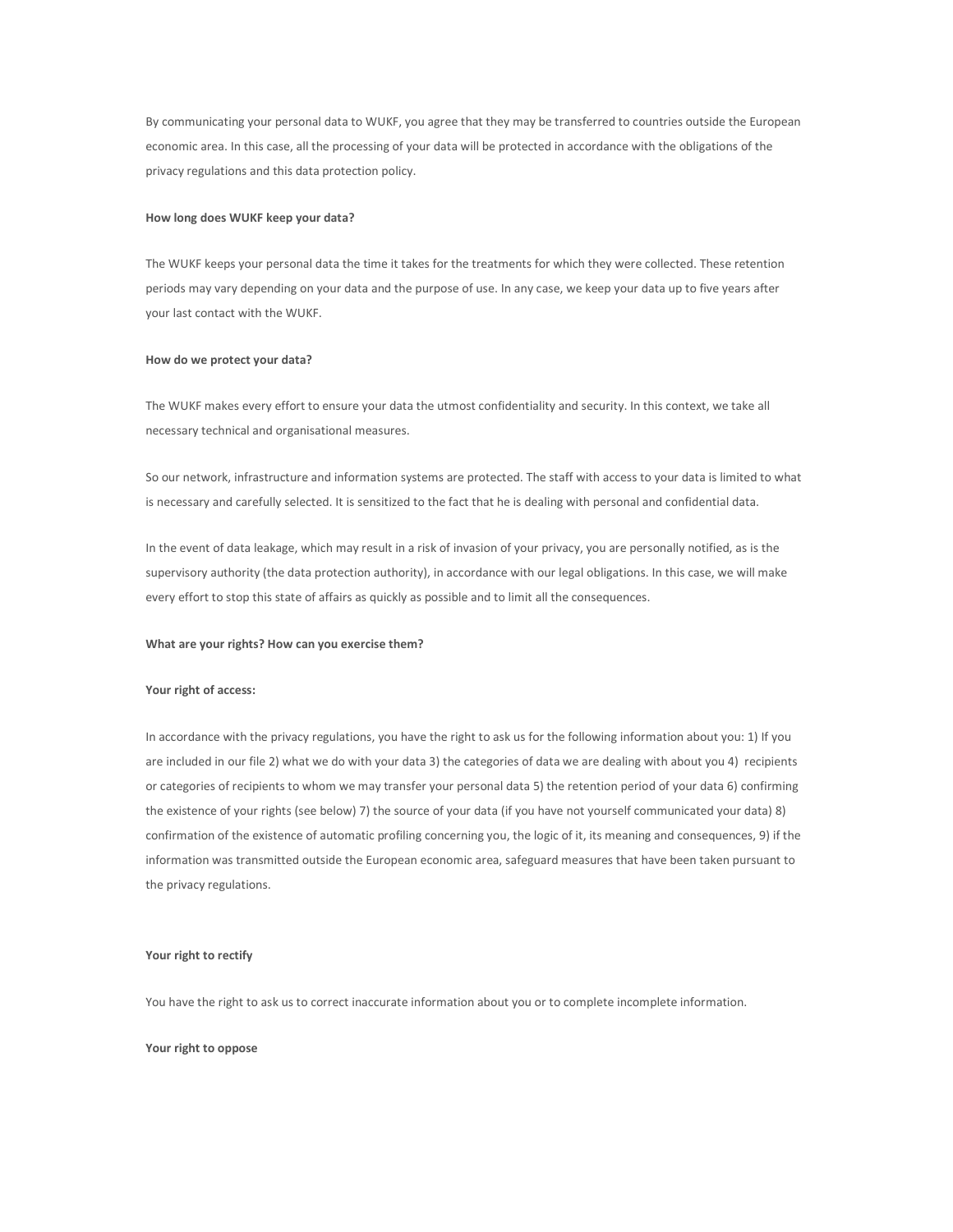At any time and without justification, you have the right to oppose the processing of your data, that is to ask us to no longer use your data, you can send us an email to the address president@wukf-karate.org.

You also have the right to oppose the processing of your data on the basis of your particular situation in all cases where we treat your personal data on the basis of our legitimate interest (see above).

## **Your right to oblivion**

You also have the right to request that your data be completely deleted from our database in the cases listed by law (illegal treatment, treatment that has become auxlinrelation to the purposes pursued, if you have consent to the treatment and that you withdraw it...). You also have this right when you exercise your right of objection for direct marketing purposes.

The right to oblivion applies only in the legal cases listed above. It will therefore not be applicable to comply with our legal accounting and tax obligations or in case of litigation, if we are to use the data as part of our obligation of proof.

We draw your attention to the fact that the right to oblivion has the consequence that you disappear from our file but that you can in the future again be registered (since we do not keep track of your request). If you no longer wish to be contacted by WUKF, we advise you to use your right of objection instead (see above).

### **Your right to treatment limitation**

In case of dispute regarding the processing of your data, you can request the limitation of the processing of your data. In this case, we will no longer use your data until the challenge has been resolved.

#### **Exercising your rights**

You must send us a written request. To exercise your rights, we ask you to provide us with proof of your identity (to prevent us from disclosing your data to other people). We would prefer to add a copy of your identity card to your request.

You can contact us at the following address: president@wukf-karate.org. If you ask us for this information in electronic format, except on your behalf, we will also reply electronically.

In accordance with the privacy regulations, your application will be processed within thirty days, from the moment we are in possession of all the necessary elements to the processing of your application. If your request is complex, this period may be extended by a maximum of two months, but we will inform you beforehand.

For more information on our data protection policy or for any claims regarding your privacy, you can contact our data protection officer at the address.

You also always have recourse to the data protection authority at the address contact@apd-gba.be.